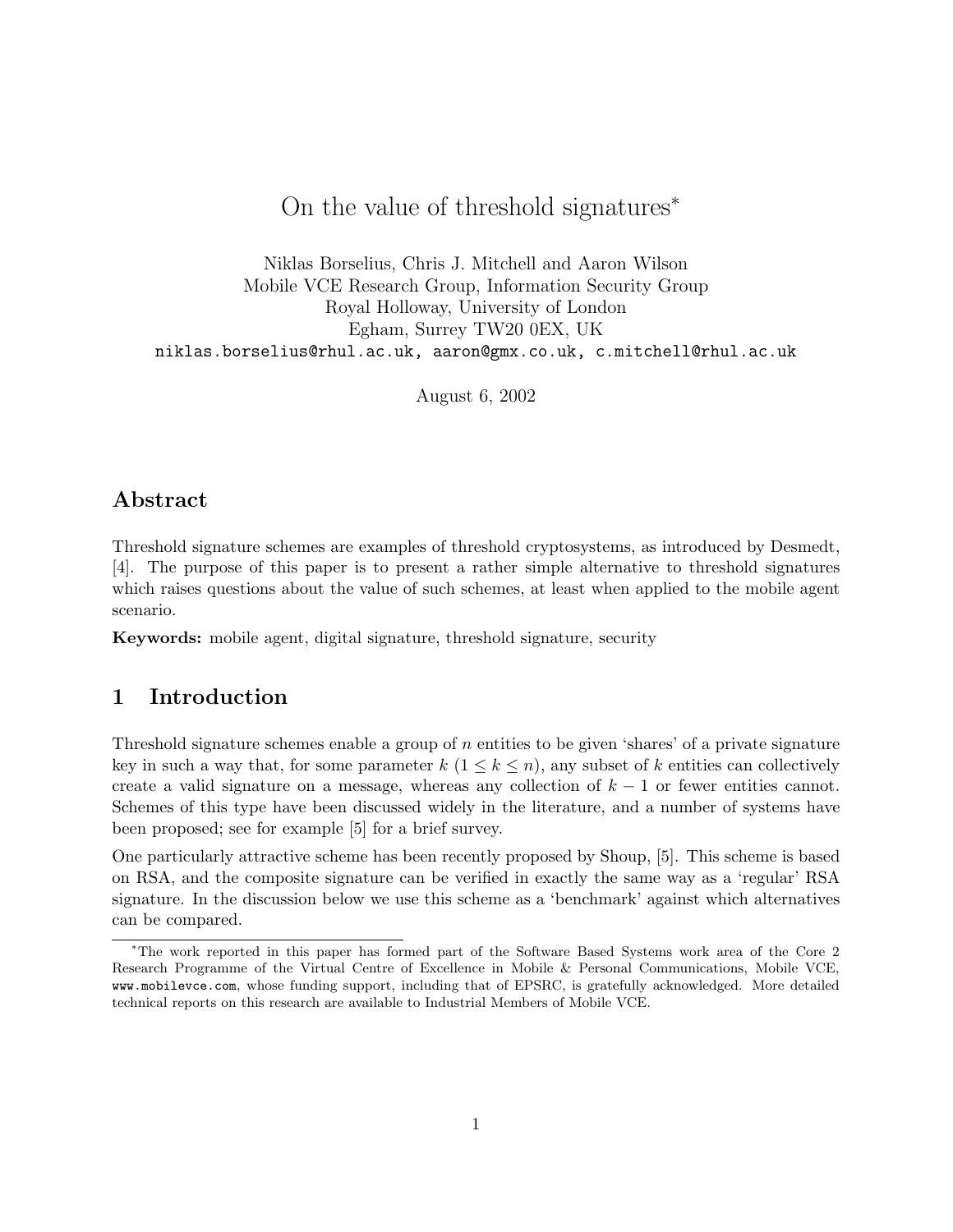### 2 Mobile agents and threshold signatures

Much research in recent years has been devoted to the problem of providing security for mobile agents. The problem is usually divided into two parts:

- protecting the platform on which agents run against malicious and/or unauthorised agents,
- protecting the agents against malicious platforms.

The focus of this note is the second problem, which is usually regarded as the most difficult one to solve.

Of course, there are limits to the protection that can be offered to an agent. An agent platform can potentially modify the agent code, and/or interfere with the data stored by an agent. Hence efforts to protect agents reduce to either finding ways to enhance the level of trust that can be placed in results produced by an agent, or limiting the powers given to an agent. This paper focuses on the former approach — in particular it considers the issue of dividing a task amongst multiple agents to increase the level of trust in the collective results of the agents.

In particular we are concerned with giving all subsets of agents of size  $k$  or more the power to sign on a user's behalf, without giving smaller groups of agents such a capability. We suppose that the agents are set up to agree to a transaction, the details of which the agents are to determine. This might typically occur by giving the agents the power to visit a number of merchants, and find out which merchant is offering a particular good or service at the lowest price. Some of the agents may be modified by a malicious host, but we assume that this occurs to at most  $k - 1$  of them.

As discussed in more detail in [1], this seems to be a natural application for the notion of threshold signatures. The user launching the agents acts as the 'dealer' in the threshold signature scheme, and creates the shares of the signature key. Each agent is equipped with a share, and when a transaction is to be signed creates a signature share. A third party (e.g. the merchant making the transaction) receives the signature shares and uses them to construct a valid signature. This distribution of trust across a multiplicity of agents reduces the threat from small numbers of malicious hosts, who might be capable of manipulating agent computations. Finally note that this problem also relates to the well-known concept of a multisignature which, for our purposes at least, can be regarded as a special type of threshold signature for the case  $k = n$ .

### 3 An alternative based on conventional signatures

We now consider an alternative solution (in the spirit of [2]) to this trust distribution problem. Unlike the use of threshold signatures, this solution is wholly based on widely used cryptographic primitives, namely digital signatures, and hence may be more likely to succeed in practice. It is also quite general in its specification, allowing the use of any digital signature scheme.

Note that it is implicit to the solution described immediately below, and also to the solutions using threshold signatures, that the agents are transferred by the user  $U$  to the hosts on which they are to execute by some secure means. This secure transfer should enable the receiving host to check its integrity and origin, and also should protect the confidentiality of all the sensitive parts of the agent (most crucially including any embedded secret or private keys).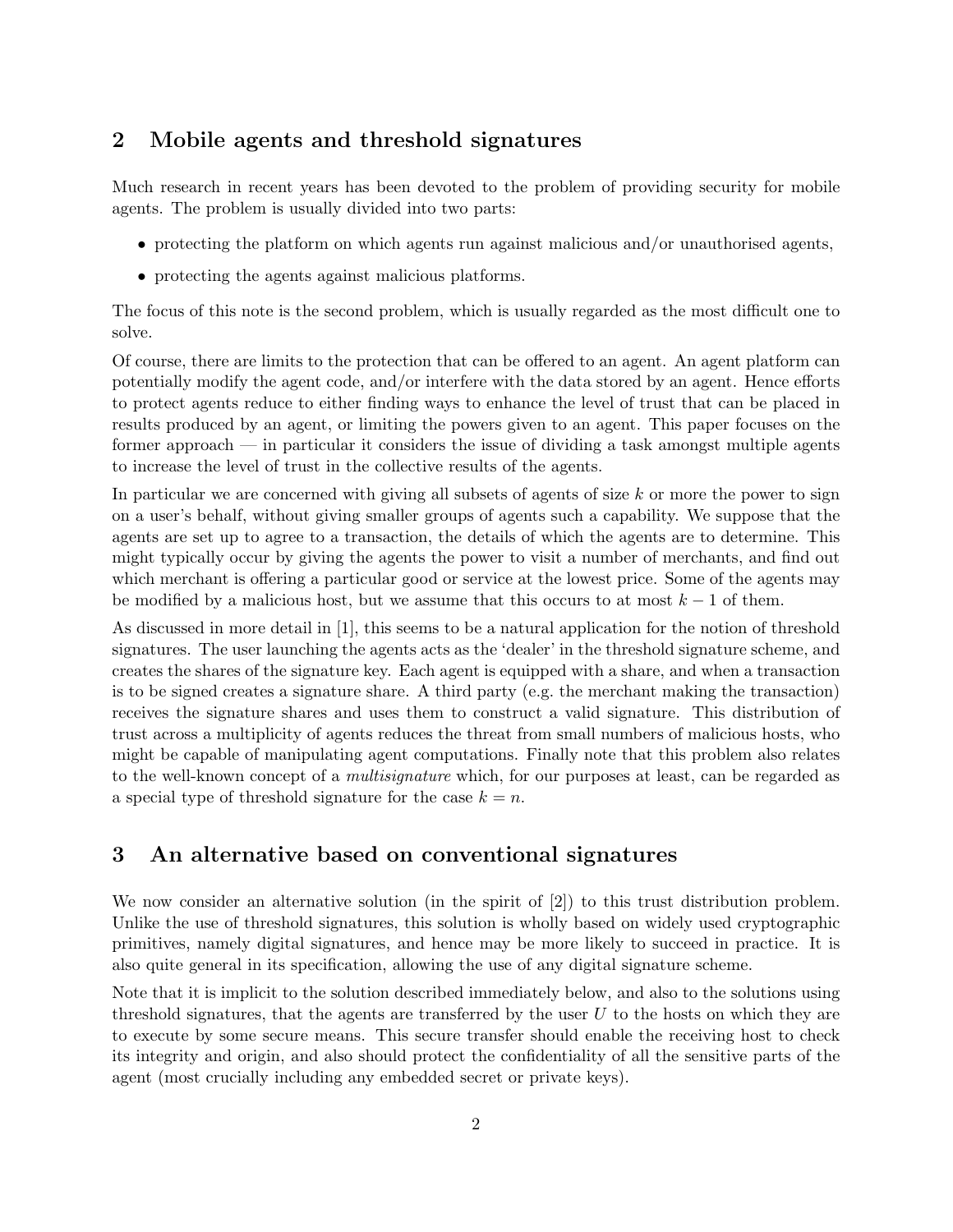#### 3.1 Preparing the agents

Before sending the agents, (which we label  $A_1, A_2, \ldots, A_n$ ) user U performs the following steps. Note that we assume that U has a signature key pair of its own,  $(S_U, P_U)$  say, and a certificate Cert<sub>U</sub> for its own public key,  $P_U$ , signed by a Certification Authority (CA).

- 1. U generates a signature key pair  $(S_i, P_i)$  specifically for use by agent  $A_i$ .
- 2. U creates a public key certificate Cert<sub>i</sub> for agent  $A_i$ 's public key  $(P_i)$ , signed using U's own signature key  $(S_U)$ . This certificate also contains policy information which indicates precisely the purpose of the certificate, and also the parameter  $k$ , indicating the 'threshold value' (as above). It is also likely that this certificate will have a very short lifetime, i.e. it would have an expiry date very close to the time of issue.
- 3. U now equips agent  $A_i$  with the private signature key  $S_i$ , and copies of the two certificates  $Cert_i$  and  $Cert_{U}$ .
- 4.  $A_i$  is now securely transferred to one or more agent platforms.

#### 3.2 Executing an agent

Now suppose that some subset of  $k$  agents decide that they wish to collectively sign a message (e.g. to commit to a transaction with a merchant) on behalf of user U. Each agent  $A_i$  signs the message using the agent's private key  $S_i$ , and the signature is then transferred with the two certificates Cert<sub>i</sub> and Cert<sub>U</sub> to the entity requiring the signature, e.g. a merchant. The recipient of the agent signatures, M say, then performs the following steps for each received agent signature.

1. The user's certificate Cert<sub>U</sub> is verified by M using a trusted copy of the CA's public key. If M does not have this  $CA$ 's public key, then it will need to be derived by some means, e.g. using a certificate chain. Next,  $M$  then checks that it is prepared to accept a signature from U, and also checks that the name in the certificate is consistent with the user name received from the agent.

Note that this step will only need to be performed once for the k agent signatures.

- 2. The agent's certificate Cert<sub>i</sub> is verified by M using the copy of U's public key obtained in the first step.
- 3. The agent finally checks the agent's signature using the copy of  $A_i$ 's public key obtained from  $Cert_i.$

The merchant waits until  $k$  valid agent signatures have been received (recall that  $k$  was encoded in each agent certificate). The collection of  $k$  agent signatures is then deemed to be equivalent to the signature of the user, and the merchant proceeds with the transaction. The collection of  $k$  agent signatures (with the accompanying certificates) are retained as evidence of the transaction.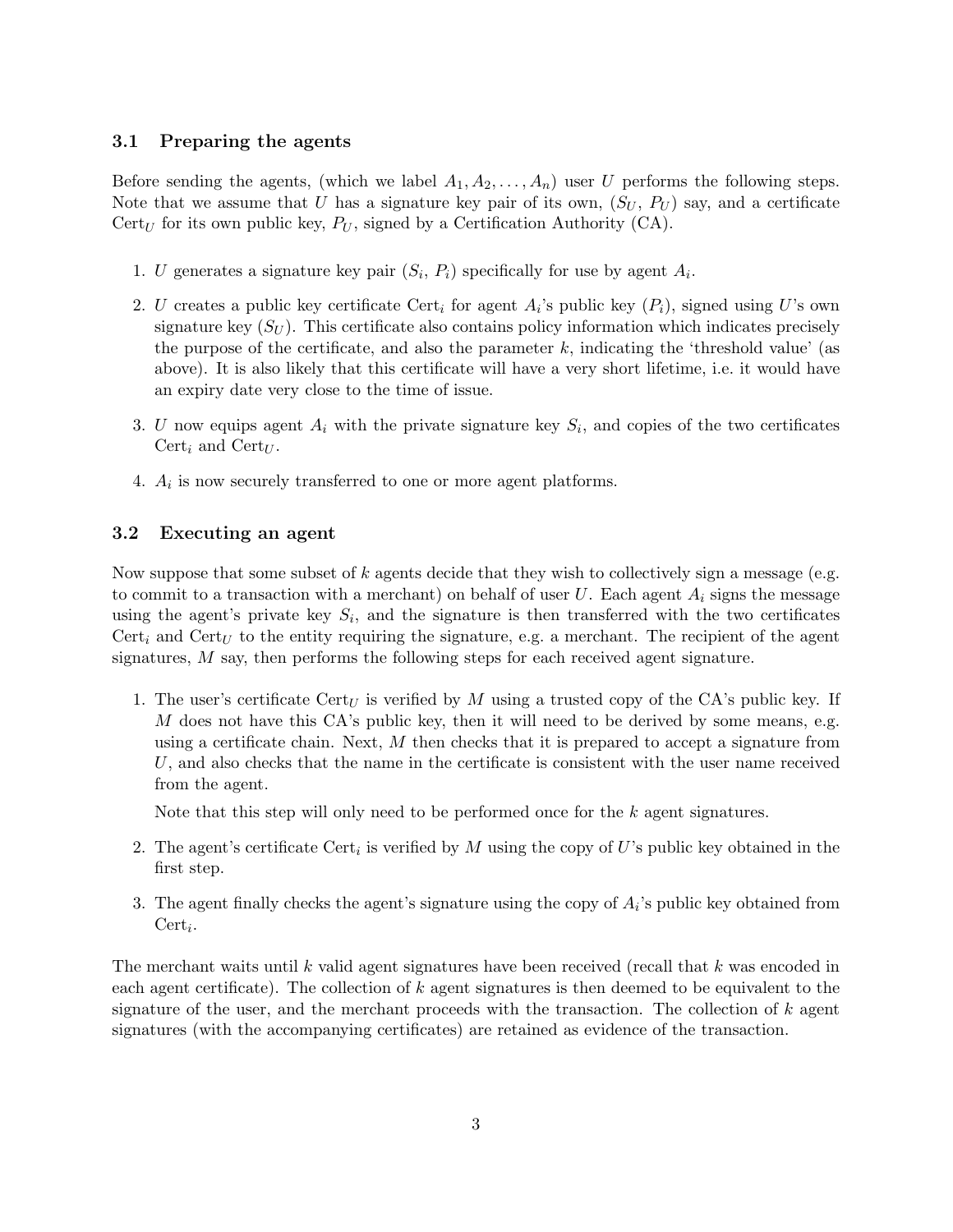### 3.3 Remarks on implementation

Before attempting to compare this new scheme with the use of threshold signatures we make some remarks about the implementation of the scheme.

- Given that the agent key pairs have only a short lifetime, it may be possible to use relatively short keys. That is, if the signature scheme is RSA based, a short modulus could be used, say of 512 bits, in the knowledge that factoring the modulus and hence breaking the key would be infeasible during the key's lifetime. This would make key generation faster and would reduce the amount of key information to be transferred. It would also mean that creating and verifying agent signatures could be made significantly more efficient.
- If a 'weak' key pair was used for an agent key, or, more generally, if the certificate for an agent key pair has a very short period of validity, problems might arise if the agent's signature is required to have long term validity, e.g. to provide a non-repudiation service in the event of a dispute. The 'standard' way of resolving this problem is to use a timestamping service to sign a concatenation of the signature and a timestamp, providing evidence that the signature was generated during the key's period of validity. An alternative to using a trusted timestamping service would be to simply require the agent host to add a timestamp and its signature to any signatures output by the agent. Not only would this provide evidence about when the agent signed the message, but it would also enable the merchant receiving the signature to verify on which host the agent was running. This would appear to be a valuable service in its own right.
- The scheme as described does not restrict the nature (e.g. value and/or type) of messages which the agents can collectively sign. However, a restriction could easily be imposed by including the scope of the agent keys in the respective agent public key certificates.
- This scheme is in some respects analogous to the widely discussed notion of delegation using special delegation keys — see, for example, [3] for an introduction to delegation issues and [6] for one approach to the use of delegation keys.

### 3.4 A brief comparison

We now attempt to briefly compare the efficiency of the above scheme with the efficiency achievable using the Shoup threshold signature scheme, [5]. For the purposes of the comparison we suppose that signatures for the scheme in this paper are computed using RSA, and we compare this with the Shoup RSA-based threshold signature scheme, [5]. To compare the efficiencies of the two schemes we compare separately the work to be performed by the user  $U$ , each agent  $A_i$ , and the recipient of the agent signatures, M.

• User  $U$ . For the scheme above, the user will be required to generate one key pair for each agent  $A_i$ , and certify the public keys, i.e. compute n signatures and generate n key pairs. For the threshold signature scheme of [5], the user is only required to generate at most one key pair (for the secret key that is shared by the  $n$  agents). However, each agent will need to be equipped with a public key certificate for its share, so that the signature share can be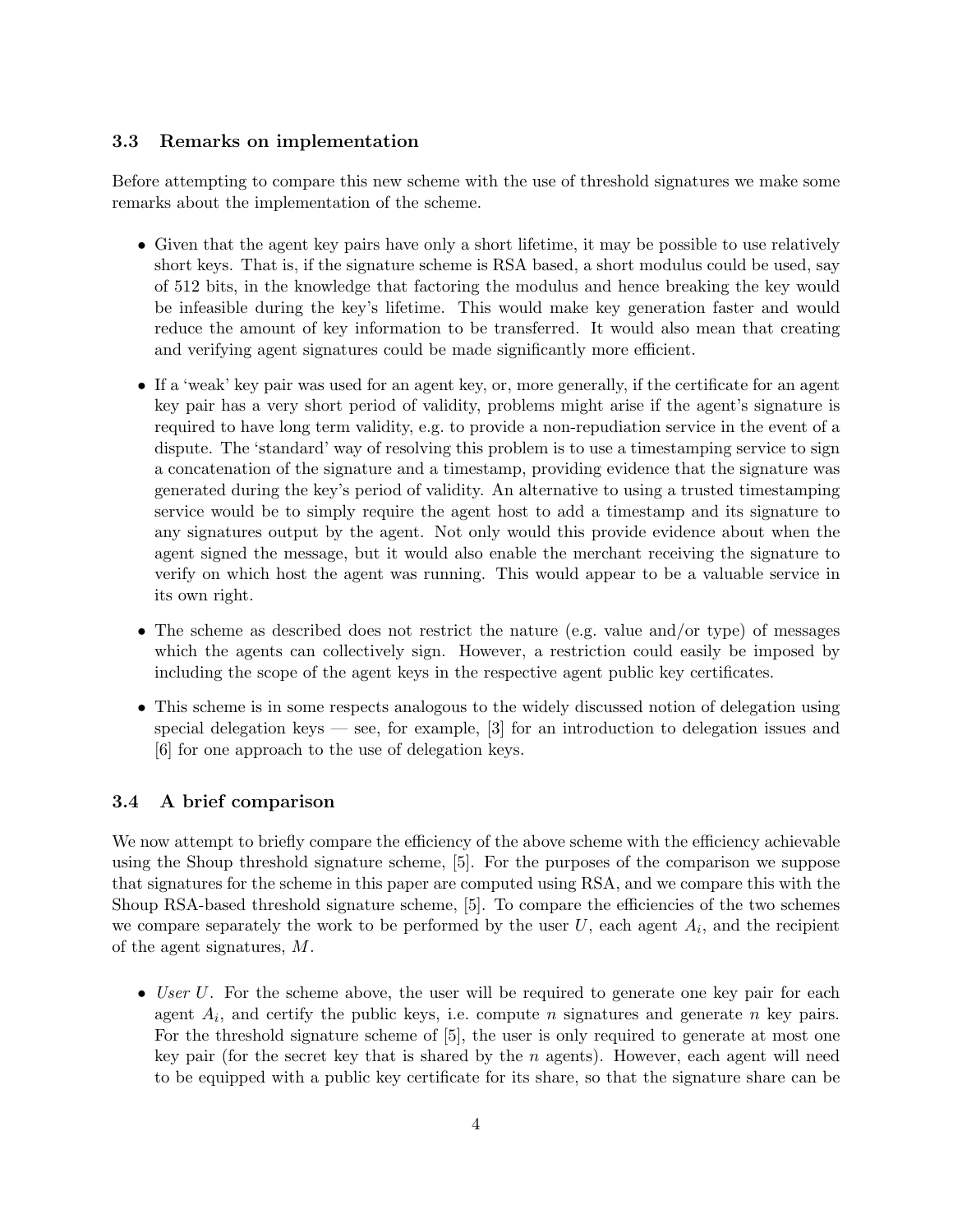verified by the merchant (or whoever combines the signature shares). Hence the user will be required to generate one key pair and compute  $n$  signatures. Note that, whilst key generation will typically take much longer than computing a signature, key pairs could not only be made quite small (as discussed above), but could be generated in advance. Hence, the new scheme, whilst requiring more computation overall, actually requires comparable amounts of computation at the time of agent creation.

- Agent  $A_i$ . For the new scheme, the agent is required to compute one signature. For the Shoup scheme, each agent is required to perform one exponentiation, equivalent to one signature.
- Recipient of agent signatures  $M$ . For the new scheme the recipient of the signed message will be required to verify  $k+1$  certificates (the user certificate and the k agent certificates) and k signatures, i.e. a total of  $2k + 1$  signature verifications. For the Shoup scheme it is also necessary to verify the user's certificate, as well the  $k$  agent certificates and the  $k$ signature shares. Hence the two schemes have roughly comparable computational efficiencies. Of course, the storage efficiency for the scheme described above will be rather less than for the Shoup scheme, unless it is necessary to retain the signature shares for auditing purposes.

In summary it would appear that, in efficiency terms, the scheme of this paper is really quite comparable with the Shoup threshold signature scheme, with two exceptions. Initialising the scheme requires a number of key generations, which, however, could be done 'off-line'. The other difference is in the size of storage required for signatures, which is significantly larger for the new scheme.

However, this advantage disappears if the signature shares must be kept for auditing purposes. Indeed, this is not such an unlikely scenario, since, in the event of a dispute, it will be valuable to learn which agents took part in the signing process. Thus the implementation efficiency differences, which could be rather minor in practice, could easily be outweighed by the advantages inherent in using established cryptographic primitives.

Finally observe that one other difference between the approach proposed here and the use of threshold signatures relates to the issues of anonymity and accountability. In most threshold signature schemes, the verifier of the signature cannot determine which of the  $k$  shareholders created the signature, whereas with the above approach there is no anonymity for agents. In some circumstances the anonymity property may be desirable, but in many agent applications the reverse is likely to be true. That is, the originator of the agents will in many cases wish to have the means to determine which agents performed actions on its behalf.

# 4 Concluding remarks

A pragmatic alternative to 'threshold signatures' problem has been proposed. This alternative has potential practical advantages by comparison with the use of threshold signatures, and appears to offer a very similar set of security guarantees. Although the analysis was performed within the context of mobile agents, it is possible that the scheme described here is competitive with the Shoup threshold signature scheme in other environments.